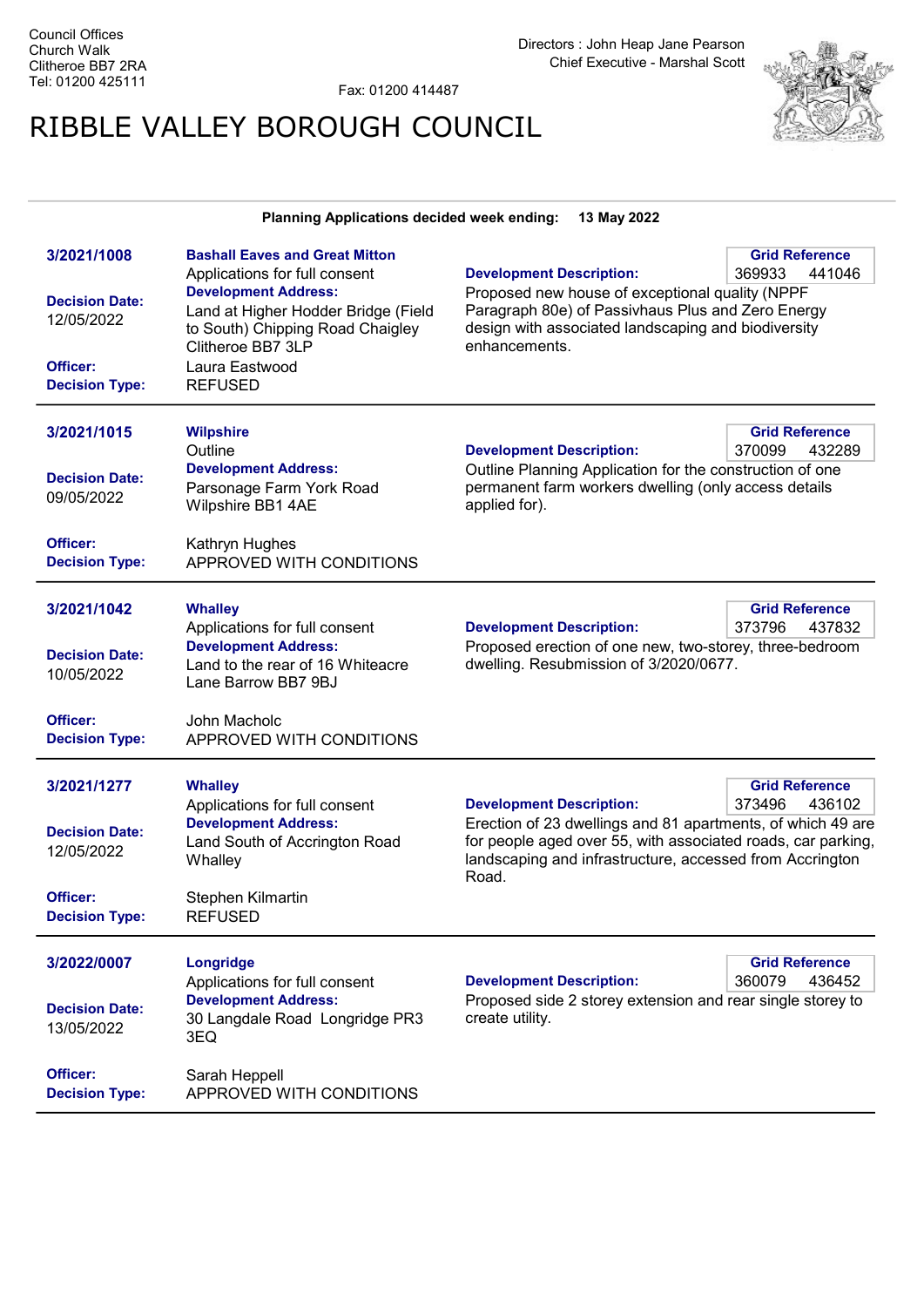| 3/2022/0026<br><b>Decision Date:</b><br>13/05/2022                                      | <b>Waddington</b><br>Applications for full consent<br><b>Development Address:</b><br>Shireburn Caravan Park Edisford<br>Road Waddington BB7 3LB                                                | <b>Development Description:</b><br>Three new residential caravan pitches with associated<br>landscaping, access and servicing.                                                                                                                                    | <b>Grid Reference</b><br>372718<br>441981 |
|-----------------------------------------------------------------------------------------|------------------------------------------------------------------------------------------------------------------------------------------------------------------------------------------------|-------------------------------------------------------------------------------------------------------------------------------------------------------------------------------------------------------------------------------------------------------------------|-------------------------------------------|
| Officer:<br><b>Decision Type:</b>                                                       | Laura Eastwood<br><b>REFUSED</b>                                                                                                                                                               |                                                                                                                                                                                                                                                                   |                                           |
| 3/2022/0031<br><b>Decision Date:</b><br>13/05/2022<br>Officer:<br><b>Decision Type:</b> | <b>Ramsgreave</b><br>Applications for full consent<br><b>Development Address:</b><br>Tanner House Farm Higher<br>Ramsgreave Road Ramsgreave<br>BB1 9DJ<br><b>Adrian Dowd</b><br><b>REFUSED</b> | <b>Development Description:</b><br>Proposed two storey and single storey extensions to rear<br>including balcony, and conversion and extension of existing<br>garage to form granny annexe including raised decking<br>(resubmission of application 3/2021/0963). | <b>Grid Reference</b><br>366873<br>431068 |
| 3/2022/0036<br><b>Decision Date:</b><br>10/05/2022                                      | <b>Aighton, Bailey &amp; Chaigley</b><br>Alter or Extend a Listed Building<br><b>Development Address:</b><br>Flat 8 Hodder Court Knowles Brow<br>Hurst Green BB7 9PP                           | <b>Development Description:</b><br>Removal of the flat ceiling over the lounge and<br>reinstatement of flat ceiling to the underside of the existing<br>trusses.                                                                                                  | <b>Grid Reference</b><br>370187<br>439871 |
| Officer:<br><b>Decision Type:</b>                                                       | Laura Eastwood<br>APPROVED WITH CONDITIONS                                                                                                                                                     |                                                                                                                                                                                                                                                                   |                                           |
| 3/2022/0038<br><b>Decision Date:</b><br>09/05/2022                                      | <b>Clitheroe</b><br>Applications for full consent<br><b>Development Address:</b><br>Sunnydale and Afterglow Baldwin<br>Road Clitheroe BB7 2ED                                                  | <b>Development Description:</b><br>Demolition of two existing semi-detached, single garages<br>and erection of two new-build, semi-detached garages with<br>one hipped roof and concrete roofing tiles.                                                           | <b>Grid Reference</b><br>373881<br>441848 |
| Officer:<br><b>Decision Type:</b>                                                       | Sarah Heppell<br>APPROVED WITH CONDITIONS                                                                                                                                                      |                                                                                                                                                                                                                                                                   |                                           |
| 3/2022/0047<br><b>Decision Date:</b><br>10/05/2022                                      | <b>Chipping</b><br>Applications for full consent<br><b>Development Address:</b><br><b>Cuthbert Hill Farm Garstang Road</b><br><b>Chipping Lancashire</b>                                       | <b>Development Description:</b><br>New access to the highway (following the blocking off of<br>existing) and extension to existing agricultural building.                                                                                                         | <b>Grid Reference</b><br>360885<br>442856 |
| Officer:<br><b>Decision Type:</b>                                                       | Sarah Heppell<br>APPROVED WITH CONDITIONS                                                                                                                                                      |                                                                                                                                                                                                                                                                   |                                           |
| 3/2022/0113<br><b>Decision Date:</b><br>13/05/2022                                      | <b>Bashall Eaves and Mitton</b><br>Applications for full consent<br><b>Development Address:</b><br>Saddle Barn Rabbit Lane Talbot<br>Bridge Bashall Eaves BB7 3NA                              | <b>Development Description:</b><br>Proposed single storey attached garage.                                                                                                                                                                                        | <b>Grid Reference</b><br>370100<br>443673 |
| Officer:<br><b>Decision Type:</b>                                                       | Sarah Heppell<br>APPROVED WITH CONDITIONS                                                                                                                                                      |                                                                                                                                                                                                                                                                   |                                           |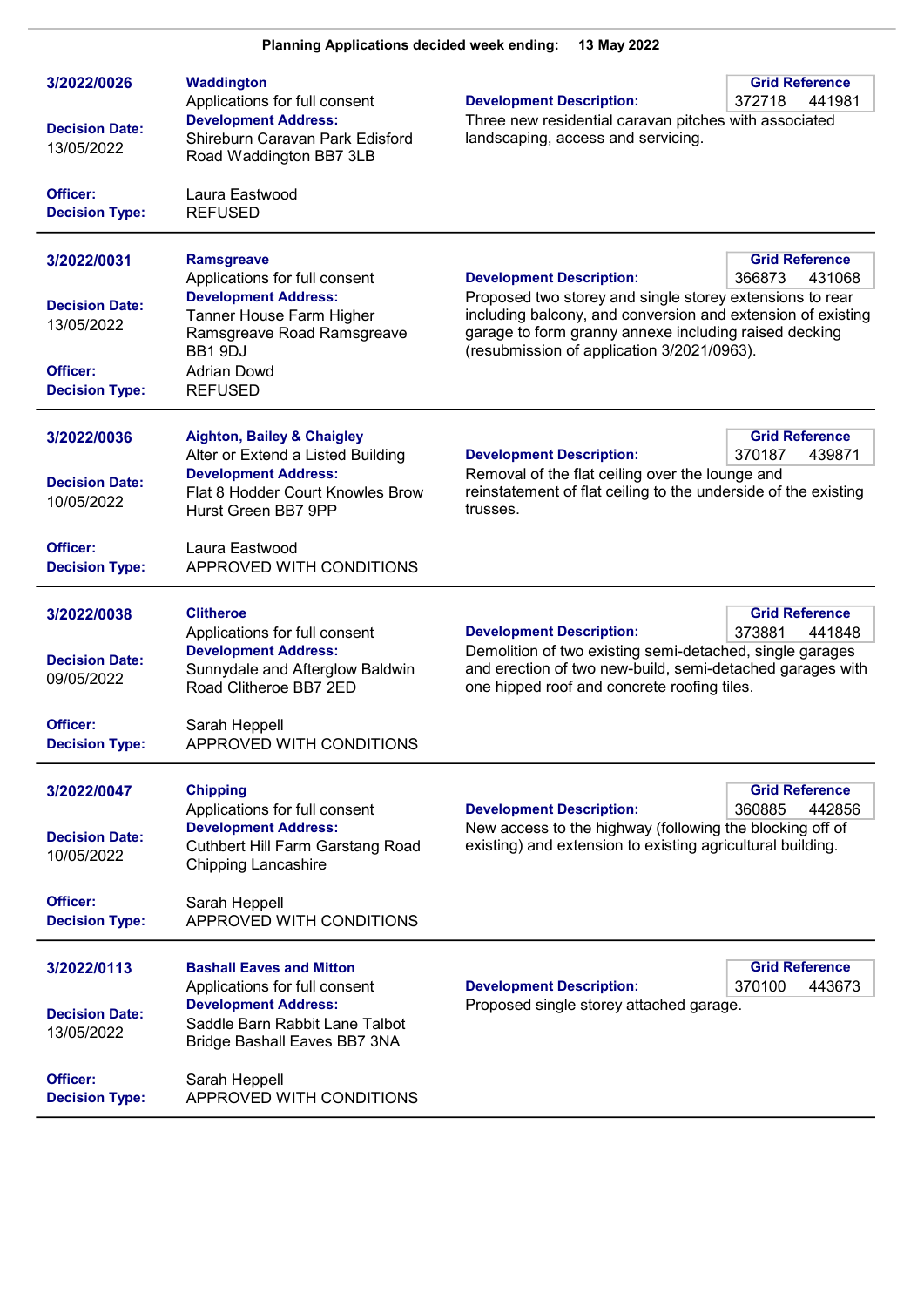| 3/2022/0141<br><b>Decision Date:</b><br>09/05/2022<br>Officer:<br><b>Decision Type:</b> | <b>Clitheroe</b><br>Variation of Condition<br><b>Development Address:</b><br>Land adj Black Horse Inn Pimlico<br>Road Clitheroe BB7 4PZ<br>Stephen Kilmartin<br><b>REFUSED</b>                          | <b>Grid Reference</b><br><b>Development Description:</b><br>374853<br>443232<br>Development of a block of seven apartments without<br>complying with condition 2 (list of approved plans) of<br>3/2021/0405 as site investigation has revealed that the<br>retaining wall cannot be constructed within the approved<br>footprint requiring the footprint to be revised and the height<br>raised by 1115mm. |
|-----------------------------------------------------------------------------------------|---------------------------------------------------------------------------------------------------------------------------------------------------------------------------------------------------------|------------------------------------------------------------------------------------------------------------------------------------------------------------------------------------------------------------------------------------------------------------------------------------------------------------------------------------------------------------------------------------------------------------|
| 3/2022/0167<br><b>Decision Date:</b><br>13/05/2022<br>Officer:<br><b>Decision Type:</b> | <b>Thornley-with-Wheatley</b><br>Applications for full consent<br><b>Development Address:</b><br>Land opposite Smithy Cottage Birks<br>Brow Longridge PR3 2TX<br>Ben Taylor<br>APPROVED WITH CONDITIONS | <b>Grid Reference</b><br><b>Development Description:</b><br>361834<br>438605<br>Erection of an agricultural building with external<br>measurements of 6m x 6m and a height of 2.5m to the<br>eaves for storage of machinery, animal feed and bedding<br>and associated items.                                                                                                                              |
| 3/2022/0181<br><b>Decision Date:</b><br>10/05/2022<br>Officer:<br><b>Decision Type:</b> | <b>Whalley</b><br>Certificate of Lawfulness - Proposed<br><b>Development Address:</b><br>7 Limefield Avenue Whalley BB7<br>9RJ<br>Sarah Heppell<br>PERMISSION NOT REQUIRED                              | <b>Grid Reference</b><br><b>Development Description:</b><br>373259<br>436516<br>Proposed side dormer addition to provide an ensuite to the<br>master bedroom.                                                                                                                                                                                                                                              |
| 3/2022/0185<br><b>Decision Date:</b><br>10/05/2022<br>Officer:<br><b>Decision Type:</b> | <b>Sabden</b><br>Applications for full consent<br><b>Development Address:</b><br>7 Timbrills Avenue Sabden BB7 9HF<br>Sarah Heppell<br>APPROVED WITH CONDITIONS                                         | <b>Grid Reference</b><br><b>Development Description:</b><br>377851<br>437721<br>Demolition of existing rear conservatory and construction of<br>single storey extensions to front, side and rear, alterations<br>to front garden.                                                                                                                                                                          |
| 3/2022/0199<br><b>Decision Date:</b><br>13/05/2022<br>Officer:<br><b>Decision Type:</b> | <b>Clitheroe</b><br>Applications for full consent<br><b>Development Address:</b><br>Hillside West Bradford Road<br>Clitheroe BB7 4QD<br>Ben Taylor<br>APPROVED WITH CONDITIONS                          | <b>Grid Reference</b><br><b>Development Description:</b><br>374702<br>443492<br>Extend residential curtilage of rear garden and enclose new<br>boundary with post and panel fence.                                                                                                                                                                                                                         |
| 3/2022/0205<br><b>Decision Date:</b><br>10/05/2022<br>Officer:<br><b>Decision Type:</b> | <b>Simonstone</b><br>Applications for full consent<br><b>Development Address:</b><br>Beck Top Clough Lane Simonstone<br>Lancashire BB12 7HW<br>Sarah Heppell<br>APPROVED WITH CONDITIONS                | <b>Grid Reference</b><br><b>Development Description:</b><br>377691<br>434428<br>Proposed single storey games room and gym extension to<br>the existing garage.                                                                                                                                                                                                                                             |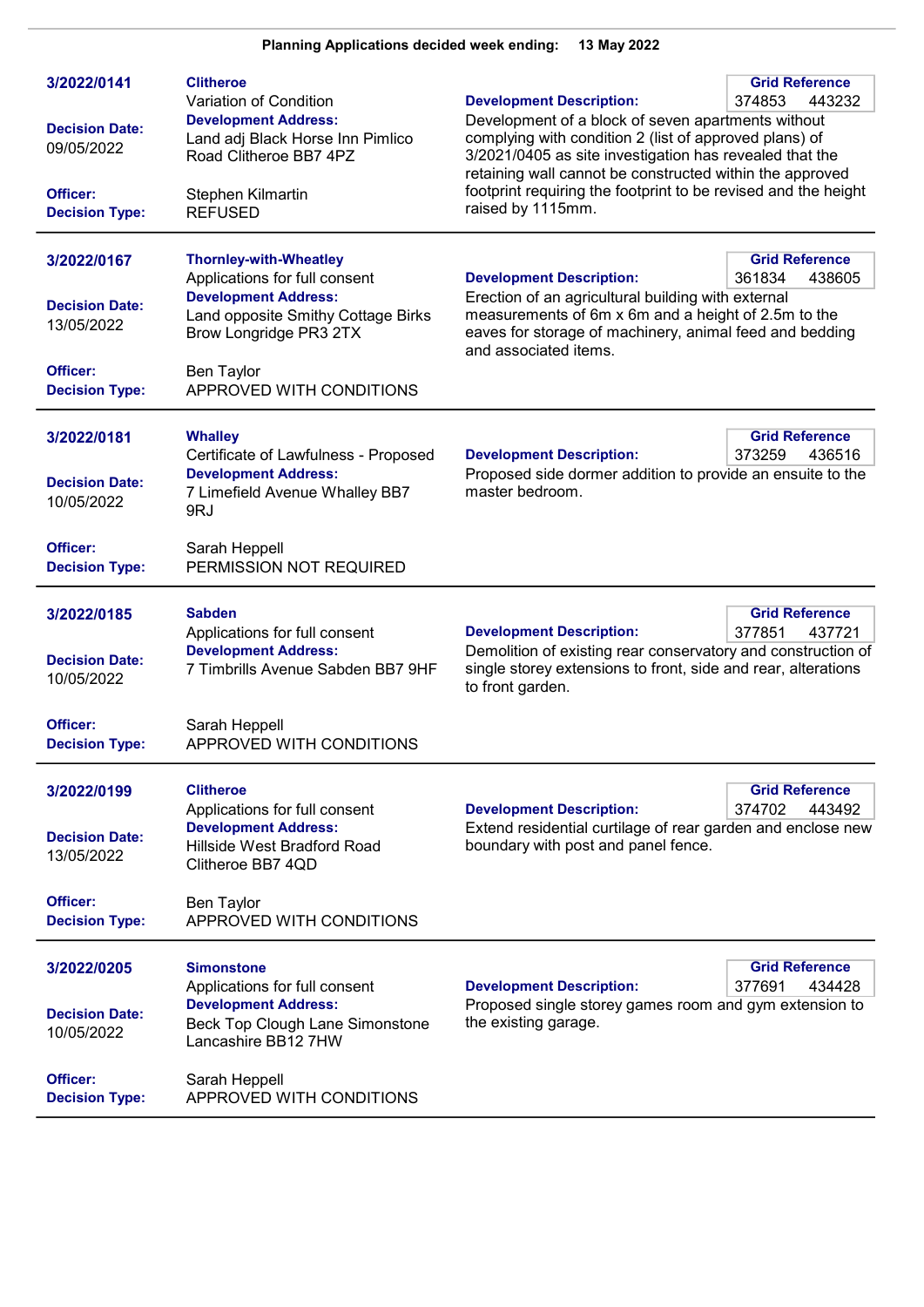| 3/2022/0212<br><b>Decision Date:</b><br>13/05/2022             | <b>Billington and Langho</b><br>Applications for full consent<br><b>Development Address:</b><br>The Barn Moor Lane Billington BB7<br>9JQ                         | <b>Grid Reference</b><br><b>Development Description:</b><br>372893<br>435516<br>Proposed remodelling and extension to the existing<br>dwelling. Resubmission of application 3/2021/0726.                                                                                                                               |
|----------------------------------------------------------------|------------------------------------------------------------------------------------------------------------------------------------------------------------------|------------------------------------------------------------------------------------------------------------------------------------------------------------------------------------------------------------------------------------------------------------------------------------------------------------------------|
| <b>Officer:</b><br><b>Decision Type:</b>                       | <b>Adrian Dowd</b><br>APPROVED WITH CONDITIONS                                                                                                                   |                                                                                                                                                                                                                                                                                                                        |
| 3/2022/0223<br><b>Decision Date:</b><br>13/05/2022<br>Officer: | <b>Bowland with Leagram</b><br><b>Discharge of Conditions</b><br><b>Development Address:</b><br>Land at Malt Kiln Brow Chipping<br>PR3 2GP<br><b>Adrian Dowd</b> | <b>Grid Reference</b><br><b>Development Description:</b><br>362058<br>443496<br>Partial Discharge of Condition 59 - scheme of repair,<br>management and maintence of the mill pond of planning<br>permission 3/2014/0183 granted on appeal.                                                                            |
| <b>Decision Type:</b>                                          | <b>REFUSED</b>                                                                                                                                                   |                                                                                                                                                                                                                                                                                                                        |
| 3/2022/0233<br><b>Decision Date:</b><br>13/05/2022             | <b>Billington and Langho</b><br>Applications for full consent<br><b>Development Address:</b><br>11 Painter Wood Whalley Old Road<br>Billington BB7 9JD           | <b>Grid Reference</b><br><b>Development Description:</b><br>372946<br>435780<br>Proposed alterations to rear facade of 11 Painterwood.<br>Comprising of changing a door from a single to a double<br>door. Minor alterations to heights of existing windows and<br>movement of existing rear drainage. Resubmission of |
| Officer:<br><b>Decision Type:</b>                              | Sarah Heppell<br>APPROVED WITH CONDITIONS                                                                                                                        | 3/2021/1221.                                                                                                                                                                                                                                                                                                           |
| 3/2022/0247<br><b>Decision Date:</b><br>12/05/2022             | <b>Pendleton</b><br>Applications for full consent<br><b>Development Address:</b><br>Lynwood Pendleton Road Wiswell<br>BB7 9BZ                                    | <b>Grid Reference</b><br><b>Development Description:</b><br>375319<br>438372<br>Proposed single storey rear extension, detached garage,<br>conversion of the integral garage and associated<br>alterations.                                                                                                            |
| Officer:<br><b>Decision Type:</b>                              | Ben Taylor<br>APPROVED WITH CONDITIONS                                                                                                                           |                                                                                                                                                                                                                                                                                                                        |
| 3/2022/0255<br><b>Decision Date:</b><br>10/05/2022             | <b>Clayton-le-Dale</b><br><b>Discharge of Conditions</b><br><b>Development Address:</b><br>High Trees Longsight Road<br>Clayton-Le-Dale BB2 7JA                  | <b>Grid Reference</b><br><b>Development Description:</b><br>366004<br>432850<br>Discharge of Condition 9 (Surface Water Drainage<br>Scheme) of planning permission 3/2021/1031.                                                                                                                                        |
| Officer:<br><b>Decision Type:</b>                              | <b>Ben Taylor</b><br>APPROVED WITH CONDITIONS                                                                                                                    |                                                                                                                                                                                                                                                                                                                        |
| 3/2022/0282<br><b>Decision Date:</b><br>13/05/2022             | <b>Mellor</b><br>Advertisements<br><b>Development Address:</b><br>Stanley House Preston New Road<br>Mellor BB2 7NP                                               | <b>Grid Reference</b><br><b>Development Description:</b><br>364569<br>429928<br>Illuminated V-shaped advertisement board on Preston New<br>Road/Entrance to Stanley House.                                                                                                                                             |
| Officer:<br><b>Decision Type:</b>                              | John Macholc<br><b>REFUSED</b>                                                                                                                                   |                                                                                                                                                                                                                                                                                                                        |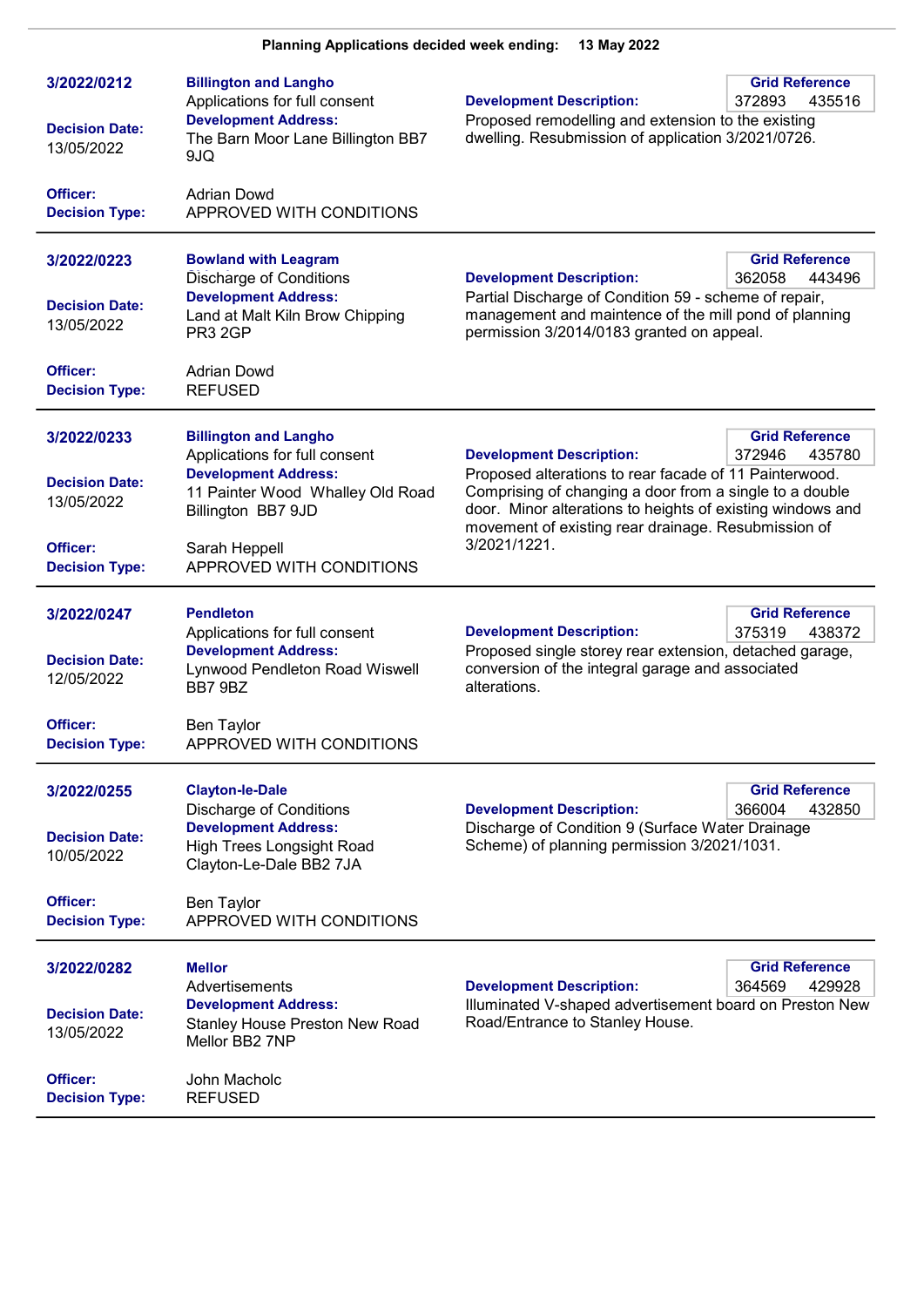| 3/2022/0285<br><b>Decision Date:</b><br>10/05/2022<br>Officer:<br><b>Decision Type:</b> | <b>Whalley</b><br>Non-Material amendment<br><b>Development Address:</b><br>Land south west of Barrow and west<br>of Whalley Road Barrow<br>Laura Eastwood<br>APPROVED WITH CONDITIONS | <b>Grid Reference</b><br><b>Development Description:</b><br>373527<br>437948<br>Non material amendment of 3/2019/1085. To amend the<br>boundary treatment finish to the curtilage of Plot 241 and<br>site boundary between points BB to CC from railings to<br>1.8m close boarded fence, as used in various prominent<br>locations on the main development and add 1.2m high<br>estate railings along Whalley road, adjacent to plot 1. |
|-----------------------------------------------------------------------------------------|---------------------------------------------------------------------------------------------------------------------------------------------------------------------------------------|-----------------------------------------------------------------------------------------------------------------------------------------------------------------------------------------------------------------------------------------------------------------------------------------------------------------------------------------------------------------------------------------------------------------------------------------|
| 3/2022/0292<br><b>Decision Date:</b><br>13/05/2022                                      | <b>Ribchester</b><br>Certificate of Lawfulness - Proposed<br><b>Development Address:</b><br>7 Fort Avenue Ribchester PR3 3YH                                                          | <b>Grid Reference</b><br><b>Development Description:</b><br>364916<br>435274<br>Lawful Development Certificate for a single storey 3m rear<br>extension, drainage to be connected to the existing mains.                                                                                                                                                                                                                                |
| Officer:<br><b>Decision Type:</b>                                                       | Ben Taylor<br>PERMISSION NOT REQUIRED                                                                                                                                                 |                                                                                                                                                                                                                                                                                                                                                                                                                                         |
| 3/2022/0294<br><b>Decision Date:</b><br>10/05/2022                                      | <b>Ramsgreave</b><br>Applications for full consent<br><b>Development Address:</b><br>6 Isle of Man Ramsgreave BB1<br>9BW                                                              | <b>Grid Reference</b><br><b>Development Description:</b><br>368226<br>431576<br>Proposed rear single-storey extension.                                                                                                                                                                                                                                                                                                                  |
| Officer:<br><b>Decision Type:</b>                                                       | Mark Waleczek<br>APPROVED WITH CONDITIONS                                                                                                                                             |                                                                                                                                                                                                                                                                                                                                                                                                                                         |
| 3/2022/0310<br><b>Decision Date:</b><br>11/05/2022                                      | <b>Bolton-by-Bowland, Gisburn Forest and Sawley</b><br><b>Discharge of Conditions</b><br><b>Development Address:</b><br>10 Main Street Bolton By Bowland<br>BB7 4NW                   | <b>Grid Reference</b><br><b>Development Description:</b><br>378463<br>449357<br>Discharge of conditions 3 (roof sample), 4 (details of timber<br>repairs) and 5 (bat box) from Listed Building Consent<br>3/2021/0160.                                                                                                                                                                                                                  |
| Officer:<br><b>Decision Type:</b>                                                       | <b>Adrian Dowd</b><br>APPROVED NO CONDITIONS                                                                                                                                          |                                                                                                                                                                                                                                                                                                                                                                                                                                         |
| 3/2022/0311<br><b>Decision Date:</b><br>12/05/2022                                      | <b>Whalley</b><br>Applications for full consent<br><b>Development Address:</b><br>6 Brookes Lane Whalley BB7 9RG                                                                      | <b>Grid Reference</b><br><b>Development Description:</b><br>436424<br>373457<br>Proposed single storey rear and side extension and<br>alterations. Resubmission of application 3/2021/0786.                                                                                                                                                                                                                                             |
| Officer:<br><b>Decision Type:</b>                                                       | <b>Ben Taylor</b><br>APPROVED WITH CONDITIONS                                                                                                                                         |                                                                                                                                                                                                                                                                                                                                                                                                                                         |
| 3/2022/0318<br><b>Decision Date:</b><br>10/05/2022                                      | Waddington<br>Applications for full consent<br><b>Development Address:</b><br><b>Twitter Bridge Farm Barn Twitter</b><br><b>Bridge Farm Twitter Lane</b>                              | <b>Grid Reference</b><br>372216<br>443262<br><b>Development Description:</b><br>Proposed installation of a global energy systems<br>'caernarfon' air source heat pump.                                                                                                                                                                                                                                                                  |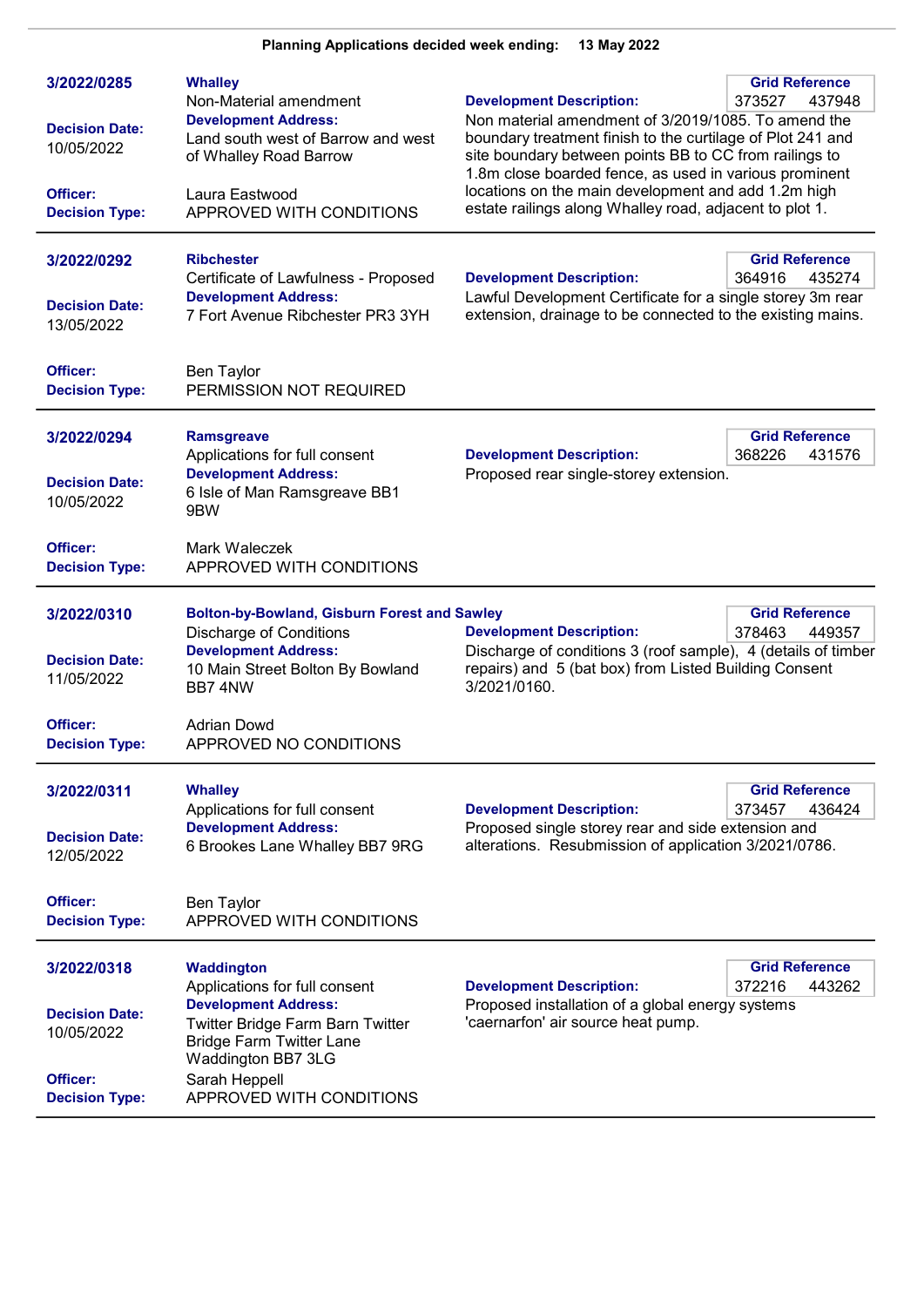| 3/2022/0323<br><b>Decision Date:</b><br>10/05/2022                                      | <b>Mellor</b><br>Applications for full consent<br><b>Development Address:</b><br>29 Mellor Brow Mellor BB2 7EX                                                                                     | <b>Grid Reference</b><br><b>Development Description:</b><br>364850<br>430920<br>Proposed alterations and extension to include a two storey<br>extension and car port.                                                                                   |
|-----------------------------------------------------------------------------------------|----------------------------------------------------------------------------------------------------------------------------------------------------------------------------------------------------|---------------------------------------------------------------------------------------------------------------------------------------------------------------------------------------------------------------------------------------------------------|
| Officer:<br><b>Decision Type:</b>                                                       | John Macholc<br>APPROVED WITH CONDITIONS                                                                                                                                                           |                                                                                                                                                                                                                                                         |
| 3/2022/0324<br><b>Decision Date:</b><br>10/05/2022                                      | Longridge<br>Applications for full consent<br><b>Development Address:</b><br>Beech House Alston Lane Longridge<br>PR3 3BN                                                                          | <b>Grid Reference</b><br><b>Development Description:</b><br>433267<br>361489<br>Proposed rear infill lean to bedroom extension.                                                                                                                         |
| Officer:<br><b>Decision Type:</b>                                                       | Mark Waleczek<br>APPROVED WITH CONDITIONS                                                                                                                                                          |                                                                                                                                                                                                                                                         |
| 3/2022/0335<br><b>Decision Date:</b><br>10/05/2022                                      | <b>Billington and Langho</b><br>Application for tree works<br><b>Development Address:</b><br>15 The Woodlands Brockhall Village<br>Old Langho BB6 8BH                                              | <b>Grid Reference</b><br><b>Development Description:</b><br>370374<br>436629<br>Fell T1 (Horse Chestnut) due to several failed branches.<br>Fell T2 (Acer) due to tall and narrow form. Crown Reduce<br>T3 (Lime) 10-15% Crown Reduce T4 (Beech) 10-15% |
| Officer:<br><b>Decision Type:</b>                                                       | David Hewitt<br>APPROVED WITH CONDITIONS                                                                                                                                                           |                                                                                                                                                                                                                                                         |
| 3/2022/0351<br><b>Decision Date:</b><br>11/05/2022<br>Officer:<br><b>Decision Type:</b> | <b>Clitheroe</b><br><b>Discharge of Conditions</b><br><b>Development Address:</b><br>Land off Hawthorne Farm<br>Hawthorne Place Clitheroe BB7<br>2HU<br>Laura Eastwood<br>APPROVED WITH CONDITIONS | <b>Grid Reference</b><br><b>Development Description:</b><br>374343<br>442473<br>Discharge of condition 18 (phasing of landscaping) and 19<br>(landscape management plan) of application 3/2019/1104                                                     |
| 3/2022/0352<br><b>Decision Date:</b><br>10/05/2022<br>Officer:                          | <b>Newsholme and Paythorne</b><br>Agricultural determination<br><b>Development Address:</b><br>Ellenthorpe Farm Carters Lane<br>Bolton By Bowland BB7 4HY<br>Sarah Heppell                         | <b>Grid Reference</b><br>381871<br>449997<br><b>Development Description:</b><br>Prior notification for an erection of a general purpose<br>agricultural building.                                                                                       |
| <b>Decision Type:</b>                                                                   | PERMISSION NOT REQUIRED                                                                                                                                                                            |                                                                                                                                                                                                                                                         |
| 3/2022/0362<br><b>Decision Date:</b><br>13/05/2022                                      | <b>Dutton</b><br><b>Discharge of Conditions</b><br><b>Development Address:</b><br>Dutton Manor Mill Clitheroe Road<br>Ribchester PR3 2YT                                                           | <b>Grid Reference</b><br><b>Development Description:</b><br>365999<br>437823<br>Discharge of condition 3 (Materials) and condition 9<br>(Construction Method Statement) from planning permission<br>3/2021/0440.                                        |
| Officer:<br><b>Decision Type:</b>                                                       | John Macholc<br>APPROVED WITH CONDITIONS                                                                                                                                                           |                                                                                                                                                                                                                                                         |